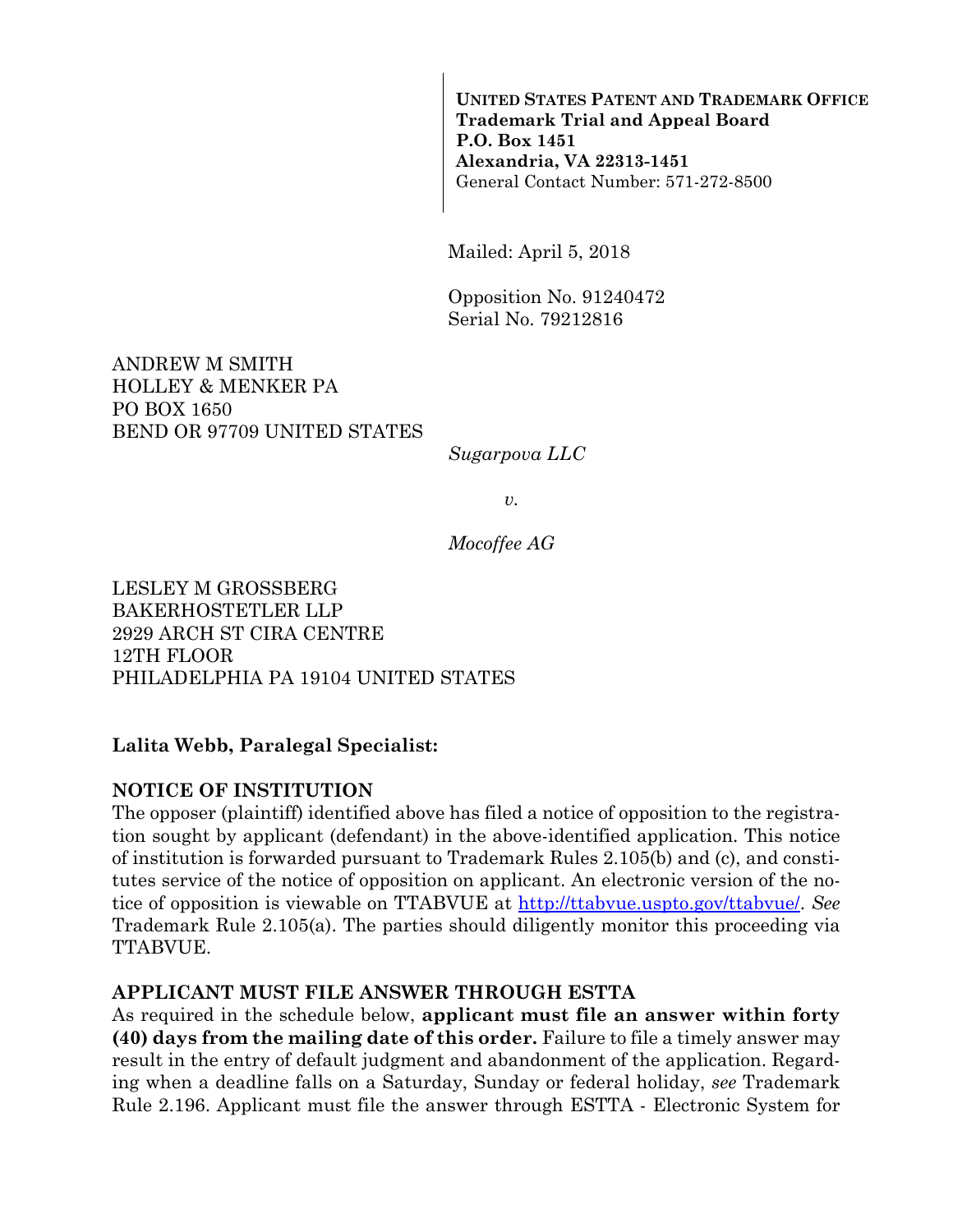Trademark Trials and Appeals, unless ESTTA is unavailable due to technical problems or extraordinary circumstances are present. An answer filed on paper under these limited circumstances must be accompanied by a Petition to the Director (and the required fee under Trademark Rule 2.6). *See* Trademark Rule 2.106(b)(1). In substance, applicant's answer must comply with Fed. R. Civ. P. 8(b); it must admit or deny the allegations in the notice of opposition, and may include available defenses and counterclaims. Regarding the form and content of an answer, *see* Trademark Rule 2.106(b)(2) and TBMP § 311.

### **DUTY TO MAINTAIN ACCURATE CORRESPONDENCE INFORMATION**

Throughout this proceeding, the parties, and their attorneys or representatives, must notify the Board of any correction or update of physical address and email address, and should use the ESTTA change of address form. *See* Trademark Rule 2.18(b); TBMP § 117.

# **SERVICE OF ANSWER AND OF ALL SUBMISSIONS**

The service of the answer, and all other submissions in this proceeding, and of all matters that are required to be served but not required to be filed in the proceeding record, **must** be by **email** unless the parties stipulate otherwise. Trademark Rule 2.119(b). In the absence of a stipulation, service may be by other means **only** under the **limited** circumstances and in a manner specified in Trademark Rule 2.119(b). Regarding the signing and service of all submissions, *see* TBMP §§ 113-113.04.

The answer, and all other submissions, **must** include proof of service. As noted in TBMP § 113.03, proof of service may be in the following certificate of service form:

*I hereby certify that a true and complete copy of the foregoing (insert title of submission) has been served on (insert name of opposing counsel or party) by forwarding said copy on (insert date of mailing), via email (or insert other appropriate method of delivery) to: (set out name, and address or email address of opposing counsel or party).* 

| Signature_ |  |  |
|------------|--|--|
| Date       |  |  |

### **SUBMIT ALL FILINGS ONLINE VIA ESTTA**

Submissions **must** be filed via ESTTA, the Board's online filing system, unless ESTTA is unavailable due to technical problems or extraordinary circumstances are present. Trademark Rule 2.126(a). Submissions may be filed in paper form **only** under the **limited** circumstances specified in Trademark Rule 2.126(b), with a required written explanation. ESTTA is accessible at the Board's web page: http://estta.uspto.gov/. The page has instructions and tips. ESTTA offers various forms, some of which may require attachments and/or a fee. For technical questions,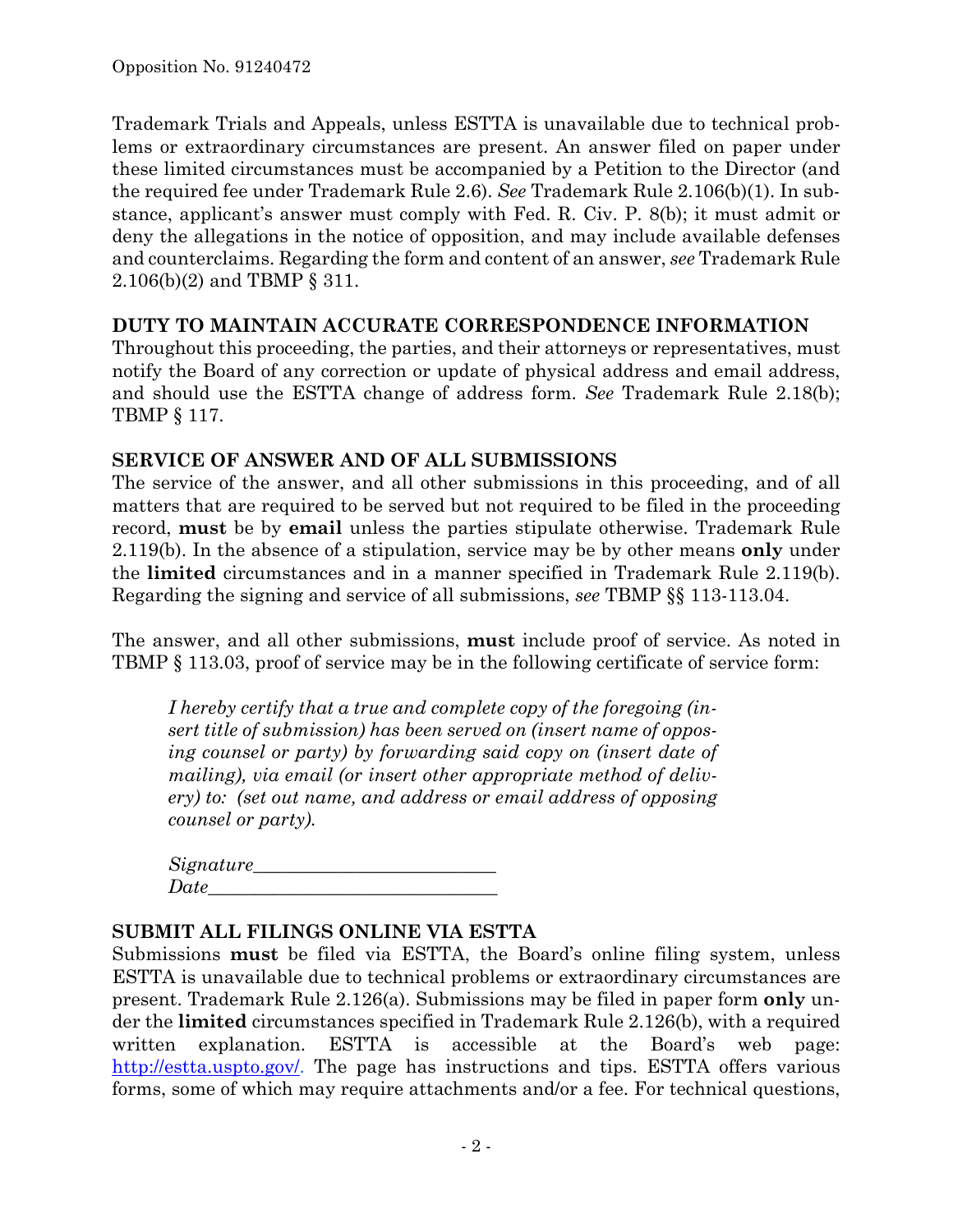a party may call 571-272-8500 (Mon. - Fri. 8:30 - 5:00 ET) or email ESTTA@uspto.gov. This proceeding involves several deadlines, and due to potential technical issues, parties should not wait until the deadline to submit filings. The Board may **decline to consider** an untimely submission. Moreover, Trademark Rule 2.126 sets forth the required form and format for all submissions (*e.g.*, page limitations), and the Board may **decline to consider** any submission that does not comply with this rule, including, but not limited to motions, briefs, exhibits, and deposition transcripts.

## **CONFERENCE, DISCOVERY, DISCLOSURE AND TRIAL SCHEDULE**

| 6/14/2018<br>6/14/2018<br>7/14/2018<br>11/11/2018<br>12/11/2018<br>1/25/2019<br>3/11/2019<br>3/26/2019<br>5/10/2019<br>5/25/2019<br>6/24/2019<br>8/23/2019<br>9/22/2019<br>10/7/2019<br>10/17/2019 | Time to Answer                          | 5/15/2018 |
|----------------------------------------------------------------------------------------------------------------------------------------------------------------------------------------------------|-----------------------------------------|-----------|
|                                                                                                                                                                                                    | Deadline for Discovery Conference       |           |
|                                                                                                                                                                                                    | Discovery Opens                         |           |
|                                                                                                                                                                                                    | Initial Disclosures Due                 |           |
|                                                                                                                                                                                                    | Expert Disclosures Due                  |           |
|                                                                                                                                                                                                    | Discovery Closes                        |           |
|                                                                                                                                                                                                    | Plaintiff's Pretrial Disclosures Due    |           |
|                                                                                                                                                                                                    | Plaintiff's 30-day Trial Period Ends    |           |
|                                                                                                                                                                                                    | Defendant's Pretrial Disclosures Due    |           |
|                                                                                                                                                                                                    | Defendant's 30-day Trial Period Ends    |           |
|                                                                                                                                                                                                    | Plaintiff's Rebuttal Disclosures Due    |           |
|                                                                                                                                                                                                    | Plaintiff's 15-day Rebuttal Period Ends |           |
|                                                                                                                                                                                                    | Plaintiff's Opening Brief Due           |           |
|                                                                                                                                                                                                    | Defendant's Brief Due                   |           |
|                                                                                                                                                                                                    | Plaintiff's Reply Brief Due             |           |
|                                                                                                                                                                                                    | Request for Oral Hearing (optional) Due |           |

### **PARTIES ARE REQUIRED TO HOLD DISCOVERY CONFERENCE**

The parties are required to schedule and hold a discovery conference by the deadline in the schedule in this order, or as reset by the Board. In the conference, the parties are required to discuss, at a minimum, 1) the nature and basis of their claims and defenses, 2) the possibility of promptly settling, or at least narrowing the scope of claims or defenses, and 3) arrangements for disclosures, discovery, preserving discoverable information and introduction of evidence at trial. For guidance, *see* Fed. R. Civ. P. 26(f), Trademark Rule 2.120(a)(2)(i) and TBMP §§ 401.01 and 408.01(a).

The parties must hold the conference in person, by telephone or by a means on which they agree. A Board interlocutory attorney or administrative trademark judge will participate in the conference either upon request of any party made no later than ten (10) days prior to the conference deadline, or when the Board deems it useful to have Board involvement. *See* Trademark Rule 2.120(a)(2)(i). A request for Board participation must be made either through ESTTA, or by telephone call to the assigned interlocutory attorney named on the TTABVUE record for this proceeding. A party requesting Board participation should first determine possible dates and times when all parties are available. A conference with a Board attorney's participation will be by telephone in accordance with the Board's instructions.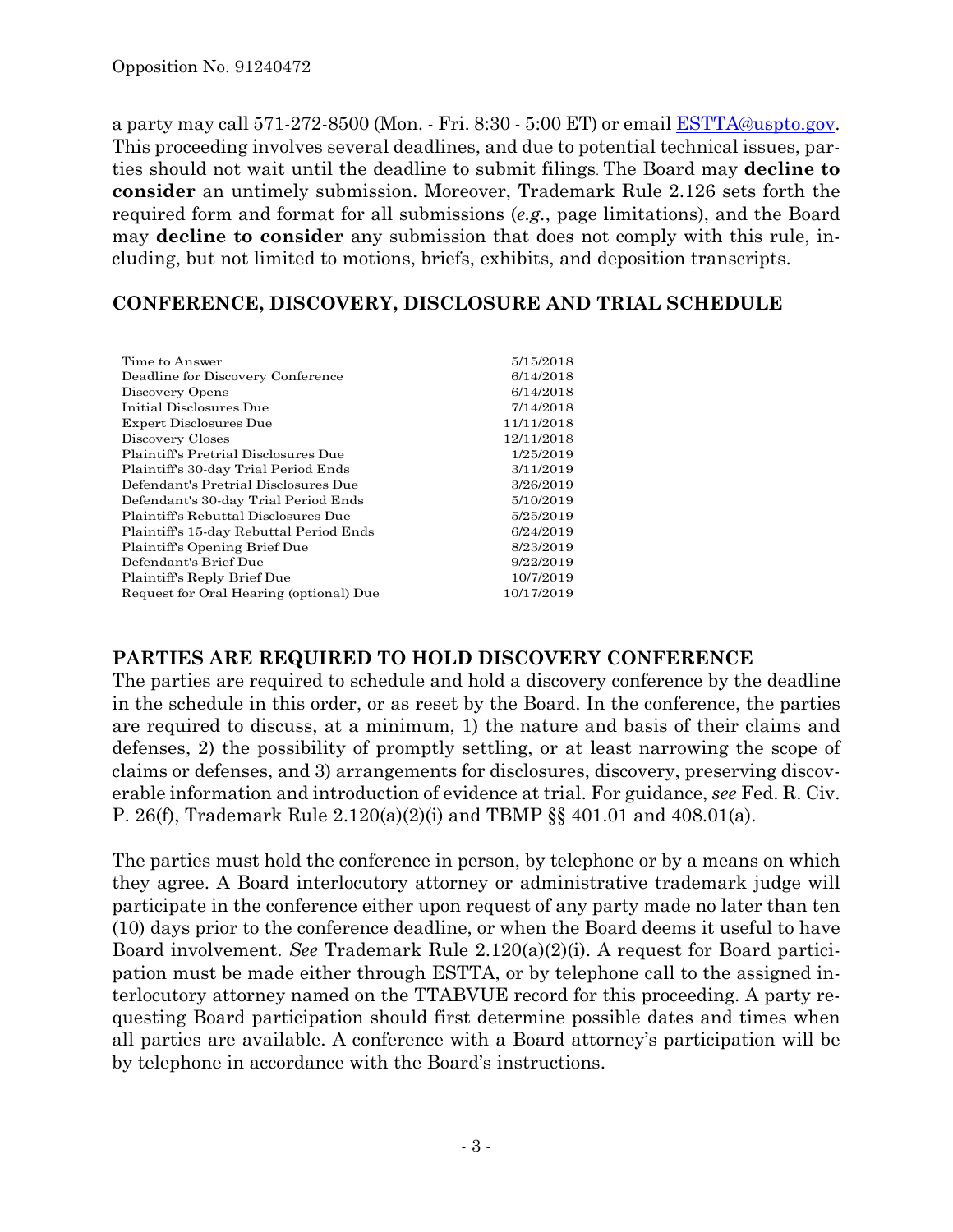For efficiency, the parties may stipulate to various procedural and substantive disclosure, discovery and trial matters (*e.g*., modification of deadlines and obligations) upon written stipulation and approval by the Board. Trademark Rule  $2.120(a)(2)(iv)$ provides a non-exhaustive list of matters to which parties may stipulate. The best practice is to reduce all stipulations to writing. If email service is not practical, such as for voluminous document production in discovery, the parties should discuss in the conference how production will be made. The parties, and their attorneys or representatives, have **a duty to cooperate** in the discovery process. TBMP § 408.01.

## **PROTECTIVE ORDER FOR CONFIDENTIAL INFORMATION**

The Board's Standard Protective Order is automatically imposed in all *inter partes* proceedings, and is available at: https://www.uspto.gov/trademarks-application-process/appealing-trademark-decisions/standard-documents-and-guidelines-0. During their conference, the parties should discuss whether they will use an alternative or modified protective order, subject to approval by the Board. *See* Trademark Rule 2.116(g) and TBMP § 412. The standard order does not automatically protect confidential information; its provisions for designating confidential information must be utilized as needed by the parties. Trademark Rule 2.126(c) sets forth the procedure for filing confidential submissions.

# **ACCELERATED CASE RESOLUTION (ACR)**

During their conference, the parties are to discuss whether they wish to seek mediation or arbitration, and whether they can stipulate to the Board's Accelerated Case Resolution (ACR) process for a more efficient and cost-effective means of obtaining the Board's determination of the proceeding. For details, and examples of ACR proceedings, *see* TBMP § 528, and the Board's webpage: http://www.uspto.gov/trademarks-application-process/trademark-trial-and-appeal-board-ttab.

# **INITIAL DISCLOSURES AND DISCOVERY**

Regarding the deadline for and contents of initial disclosures, *see* Trademark Rules  $2.120(a)(1)$  and  $(2)(i)$ , and TBMP § 401.02. Regarding deadlines for serving and responding to discovery, *see* Trademark Rule 2.120(a)(3) and TBMP § 403.03. Certain provisions of Fed. R. Civ. P. 26 are applicable in modified form. Note that written discovery (interrogatories, requests for production, requests for admission) must be served **early** enough so that responses will be due **no later than** the close of discovery. Regarding the scope and limits of discovery, *see* TBMP 414; discoverable items may include documents, tangible things, and electronically stored information (ESI).

# **MOTIONS**

Certain provisions of Fed. R. Civ. P. 11 apply to all submissions in Board proceedings. *See* TBMP § 527.02. Regarding available motions, *see* TBMP Chapter 500. Regarding applicable deadlines to respond to motions, depending on the motion filed, *see* Trademark Rules 2.127(a) and (e)(1). When a party timely files a potentially dispositive motion the proceeding is suspended with respect to all matters not germane to the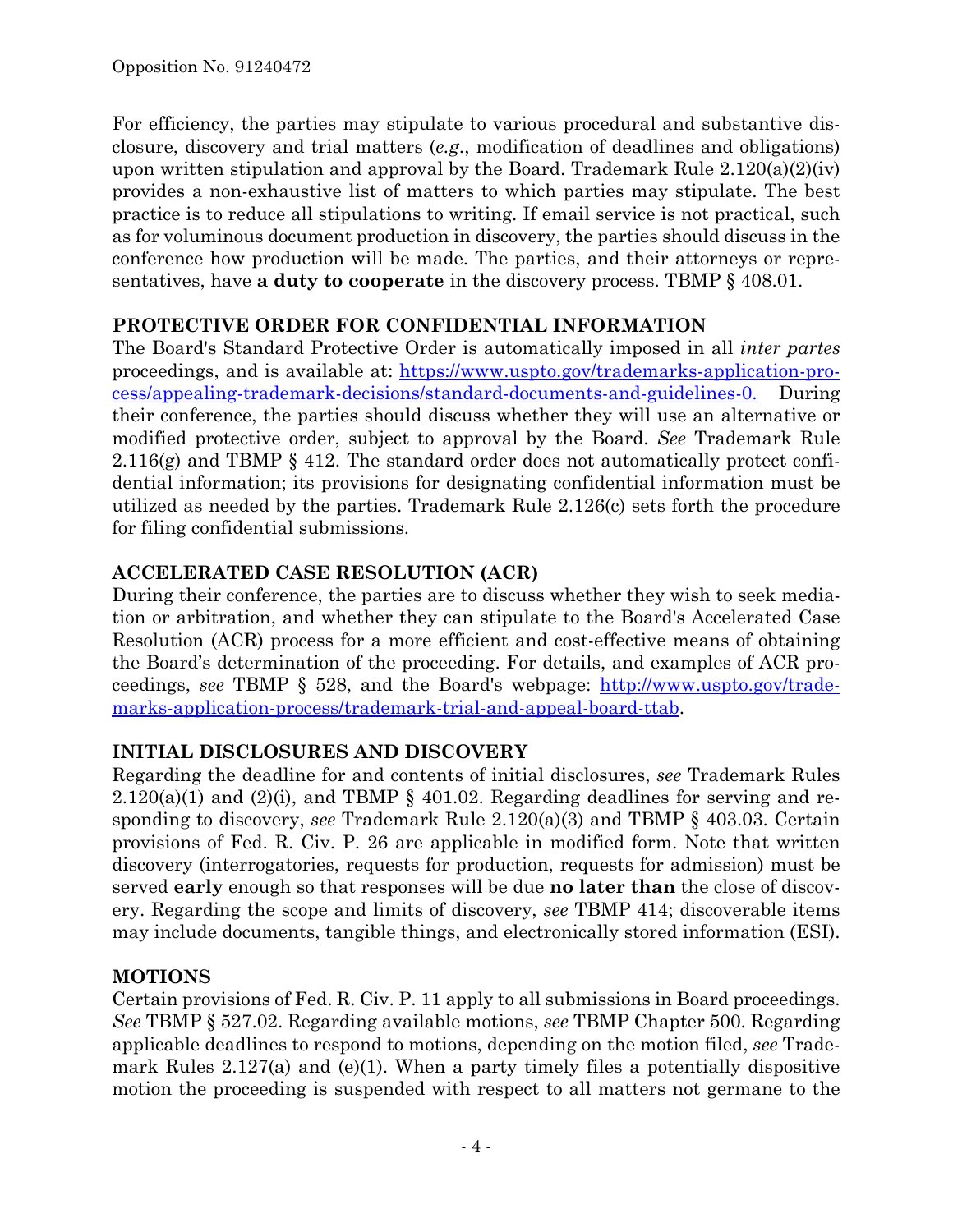motion. *See* Trademark Rule 2.127(d). In addressing motions or other filings, if it appears to the Board that a telephone conference would be beneficial, or upon request of one or both parties, the Board may schedule a conference. *See* Trademark Rule 2.120(j)(1) and TBMP § 502.06(a).

## **PRETRIAL DISCLOSURES, TRIAL AND BRIEFING**

Regarding the procedures and deadlines for pretrial disclosures and trial, and specifically the noticing, taking, serving and submitting of evidence and testimony, *see* Trademark Rules 2.120(k), 2.121, 2.122, 2.123 and 2.125, as well as TBMP Chapter 700. The parties should review these authorities. For example: witness testimony may be submitted in the form of affidavit or declaration subject to the right to oral cross examination; transcripts of testimony depositions, with exhibits, must be served on each adverse party within thirty (30) days after completion of taking the testimony; certified transcripts and exhibits must be filed, with notice of such filing served on each adverse party; and all notices of reliance must be submitted during the submitting party's assigned testimony period and must indicate generally the relevance the evidence and associate it with one or more issues.

Main briefs shall be filed in accordance with Trademark Rules 2.128(a) and (b). An oral hearing is not required, but will be scheduled upon separate notice timely filed pursuant to Trademark Rule 2.129(a). Regarding briefs and oral hearings, *see* TBMP §§ 801-802.

# **LEGAL RESOURCES AVAILABLE AT WEB PAGE**

For a general description of Board proceedings, *see* TBMP §102.03. Proceedings are governed by the Trademark Rules of Practice in Parts 2 and 7 of Title 37 of the Code of Federal Regulations. These rules, the Manual of Procedure (TBMP), information on Accelerated Case Resolution (ACR) and Alternative Dispute Resolution (ADR), and many Frequently Asked Questions, are available on the Board's web page, at: **http://www.uspto.gov/trademarks-application-process/trademark-trial-andappeal-board-ttab.** The parties should check the web page for important changes, announcements, etc., many of which apply to proceedings already in progress.

# **PARTIES NOT REPRESENTED BY COUNSEL**

This proceeding is similar to a civil action in a federal district court and can be complex. The Board **strongly** advises all parties to secure the services of an attorney who is familiar with trademark law and Board procedure. The Board cannot aid in the selection of an attorney. *See* TBMP § 114.02. The Board requires strict compliance with all applicable authorities whether or not the party is represented by counsel.

# **NOTIFY BOARD OF ALL PENDING ACTIONS**

If the parties are, or during the pendency of this proceeding become, parties in another Board proceeding or a civil action involving the same or related marks, or involving any issues of law or fact which are also in this proceeding, they shall notify